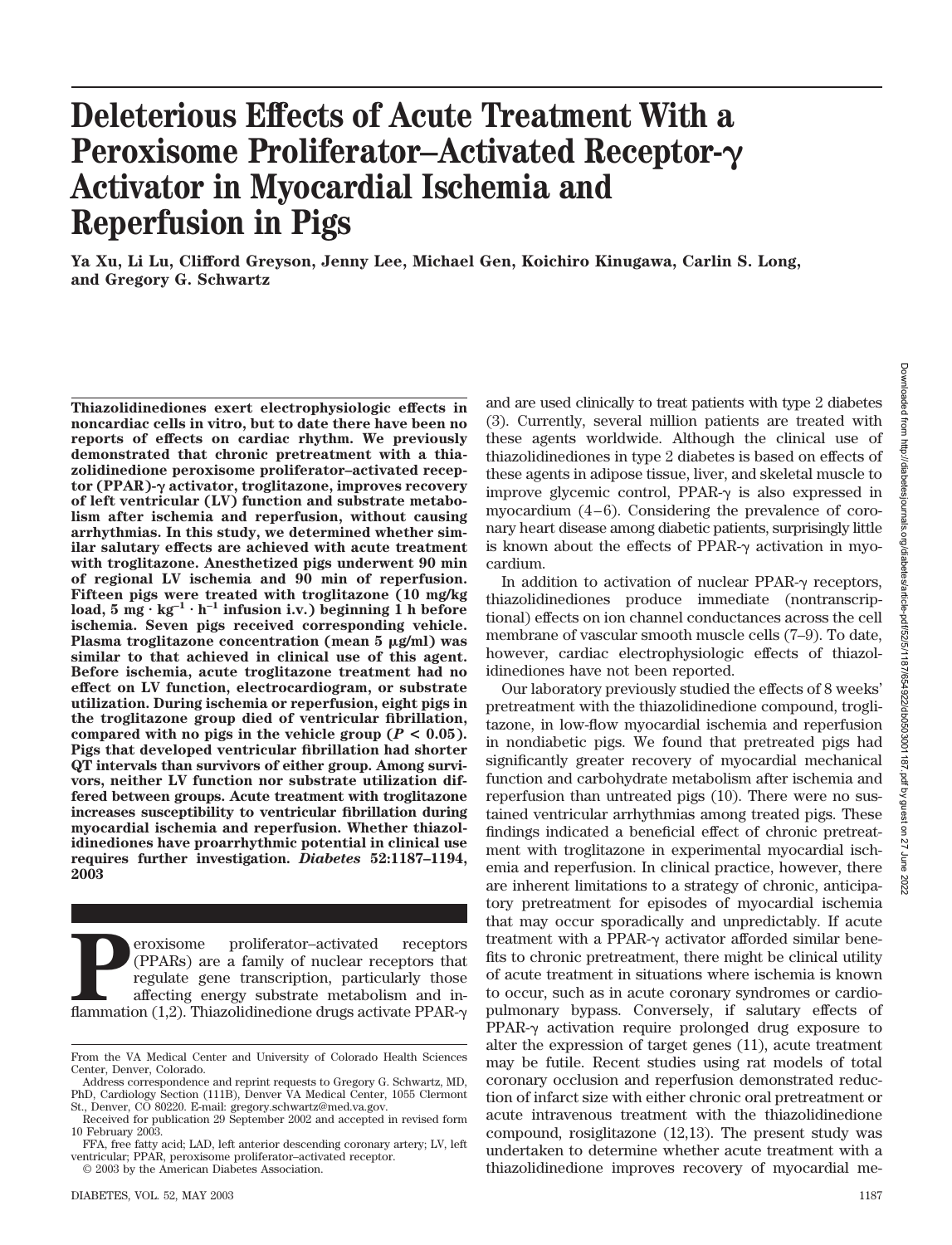

**FIG. 1. Instrumentation of the heart.**

chanical function and substrate metabolism after low-flow ischemia and reperfusion in pigs.

### **RESEARCH DESIGN AND METHODS**

**Surgical preparation and instrumentation.** Altogether 22 domestic farm pigs weighing  $28 \pm 1$  kg were studied. Techniques of anesthesia, surgical instrumentation, and physiologic measurements conformed to the *Guide for the Care and Use of Laboratory Animals* of the U.S. National Institutes of Health and were similar to those used in our previous study of chronic troglitazone pretreatment (10). After an overnight fast, pigs were sedated with ketamine HCl (25 mg/kg i.m.), anesthetized with  $\alpha$ -chloralose (100 mg/kg i.v. induction, 30 mg  $\cdot$   $kg^{-1}$   $\cdot$  h<sup>-1</sup> i.v. maintenance), and mechanically ventilated with oxygen-enriched air. Arterial blood glucose was monitored every 15 min and an intravenous infusion of 10% glucose adjusted (14) to maintain arterial blood glucose at 4 mmol/l. Pigs were treated with propranolol (1 mg/kg i.v.) and atropine (0.2 mg/kg i.v.) to prevent activation of autonomic reflexes and with indomethacin (2 mg i.v.) to prevent hemodynamic response to the injection of fluorescent microspheres in dilute Tween vehicle.

The instrumentation of the heart is shown in Fig. 1. Micromanometer catheters (Millar, Houston, TX) were inserted in the aortic arch and left ventricle via the carotid arteries. A fluid-filled catheter was inserted in the left atrium. A hydraulic occluder (In Vivo Metrics, Healdsburg, CA) and transittime ultrasonic flow probe (Transonic Systems, Ithaca, NY) were placed around the left anterior descending coronary artery (LAD) just distal to the first diagonal branch. A catheter was inserted in the anterior interventricular coronary vein to sample effluent blood from the ischemic region. Arrays of four ultrasonic crystals (two orthogonal pairs) were implanted in the anterior and posterior left ventricular (LV) subendocardium (ischemic and nonischemic regions, respectively). The crystals were connected to a digital sonomicrometer (Sonometrics, London, Canada) to measure regional LV wall area (a two-dimensional analog of segment length) and LV pressure versus wall area loops. A hydraulic occluder was placed around the inferior vena cava to vary cardiac preload. A bipolar pacing electrode was affixed to the left atrial appendage to maintain a heart rate slightly higher than the spontaneous rate. A screw-in unipolar electrode was affixed to the epicardial surface of the ischemic region to measure the regional myocardial electrogram.

**Treatment groups.** Altogether 15 pigs were treated with intravenous troglitazone. Crystalline troglitazone (Sankyo Pharmaceutical Research, Tokyo, Japan) was dissolved in an aqueous solution of 50% polyethylene glycol-400 and 0.15 mol/l NaHCO<sub>3</sub> to a concentration of 10 mg/ml (25 mmol/l). Beginning 1 h before ischemia, a loading dose of troglitazone (10 mg/kg i.v.) was given over 15 min, followed by a continuous infusion  $(5 \text{ mg} \cdot \text{kg}^{-1} \cdot \text{h}^{-1} \text{ i.v.})$  for the remaining duration of the experiment (total dose 30 mg/kg). This dose of troglitazone was chosen to achieve plasma concentrations similar to those achieved with chronic, oral troglitazone treatment in our previous experiments and to those achieved in previous clinical use of troglitazone. The intravenous route of administration was chosen to maintain constant plasma concentrations during the experiment. Seven pigs served as controls and received the corresponding volume of vehicle without troglitazone.

**Ischemia/reperfusion protocol.** Measurements of hemodynamics, regional LV function, myocardial blood flow, substrate uptake, and electrogram were made under baseline conditions, after 60 min of preischemic treatment with troglitazone or its vehicle, at the end of 90 min ischemia, and at the end of 90 min of reperfusion. Regional ischemia was produced during continuous monitoring of LAD flow. The LAD occluder was constricted using a microsyringe (Gilmont Instruments) until LAD flow was reduced to 50% of baseline. Continuous fine manual adjustment of the microsyringe/occluder system ensured that LAD flow did not vary by  ${>}1$  ml/min during the 90-min ischemic period. This severity and duration of ischemia results in myocardial stunning without infarction (15–17). Lidocaine (0.6 mg/kg i.v.) was given every 30 min during ischemia and before reperfusion. Selected 10-s intervals of data (electrocardiogram recorded from the epimyocardial electrode, hemodynamic and sonomicrometry data, and phasic coronary flow) were digitized at 200 Hz, analyzed using custom software, and stored in a personal computer. After conclusion of the in vivo protocol and euthanasia, myocardium was excised for measurements of regional blood flow, expression of PPAR- $\gamma$  mRNA, and troglitazone concentration.

**Assessment of LV function.** Regional LV wall area was defined as the instantaneous product of the orthogonal crystal pair separations (i.e., the area subtended by four sonomicrometry crystals). LV pressure versus wall area loops were recorded in both ischemic and nonischemic regions during brief suspension of mechanical ventilation. Three measures of regional systolic function were calculated (18,19). *1*) Fractional systolic wall area reduction, a 2-dimensional analog to segment shortening in one dimension or ejection fraction in three dimensions, was calculated as the difference between end-diastolic and end-systolic wall area, divided by end-diastolic wall area. This measure is sensitive to changes in both preload and afterload. *2*) Regional external work was calculated as the area of LV pressure versus wall area loops under prevailing loading conditions. This measure is sensitive to changes in preload (end-diastolic wall area), which generally increases during the course of an experiment. *3*) Therefore, a load-insensitive measure of regional systolic function, preload-adjusted regional external work was calculated as follows: Regional Frank-Starling relations were derived from recordings of LV pressure versus wall area loops were during brief occlusion of the inferior vena cava (10). Under each experimental condition, preload-adjusted regional external work was calculated from the Frank-Starling relation for that condition with end-diastolic wall area set to its baseline, steady-state value. This is illustrated in Fig. 2. Preload-adjusted regional work does not indicate actual work performed by the region under prevailing loading conditions but provides a basis for comparing intrinsic myocardial function among pigs or groups of pigs at comparable loading conditions. In some cases, the calculated value of preload-adjusted regional external work may be negative during ischemia or reperfusion, but this does not necessarily imply that negative work was performed under the prevailing loading conditions. Rather, it indicates that contractile dysfunction was so severe that positive work would not be performed if loading conditions were set back to baseline.

In each pig, steady-state and preload-adjusted external work are expressed as fractions of their baseline values. The reason for normalization is that the absolute value of external work depends on the distance between ultrasonic crystals at implantation (i.e., a source of experimental rather than physiologic variability among pigs) and is therefore not physiologically meaningful.

Regional lusitropic function was assessed by the maximum rate of regional wall area expansion in early diastole  $(dA/dt_{max})$ , also normalized to the baseline value in each pig. Global systolic and lusitropic function were assessed from maximum positive and negative derivatives of LV pressure with respect to time (+dP/dt $_{\rm max}$  and –dP/dt $_{\rm max}$ ).

**Myocardial blood flow, substrate uptake, and oxygen consumption.** Under each experimental condition, measurement of regional transmural myocardial blood flow was performed using fluorescent microspheres, as described previously (16). Myocardial extraction of glucose, lactate, free fatty acids (FFAs), and oxygen was determined from paired arterial and coronary venous blood samples. Glucose and lactate were measured with an autoanalyzer (YSI, Yellow Springs, OH). FFAs were measured using a modification of the method of Ko and Royer (20). Myocardial substrate or oxygen uptake in the anterior LV was calculated as the coronary arteriovenous concentration difference multiplied by the mean transmural blood flow. Plasma insulin was measured by radioimmunoassay (Diagnostic Products, Los Angeles, CA). Plasma and myocardial troglitazone concentrations were determined before ischemia, at the end of ischemia, and at the end of reperfusion using previously published methods (21).

**Expression of PPAR-** $\gamma$  **in porcine myocardium.** Expression of PPAR- $\gamma$  in porcine myocardium was demonstrated by ribonuclease protection assay using a published nucleotide sequence (6). A cDNA construct for porcine PPAR- $\gamma$  was provided by Dr. Stefan Neuenschwander of the Swiss Federal Institute of Technology, Zürich. Myocardial homogenates were prepared from frozen specimens of subendocardium from the nonischemic region of each LV. Total RNA (20  $\mu$ g) was hybridized with PPAR- $\gamma$ 1 riboprobe (5'-end) at 42°C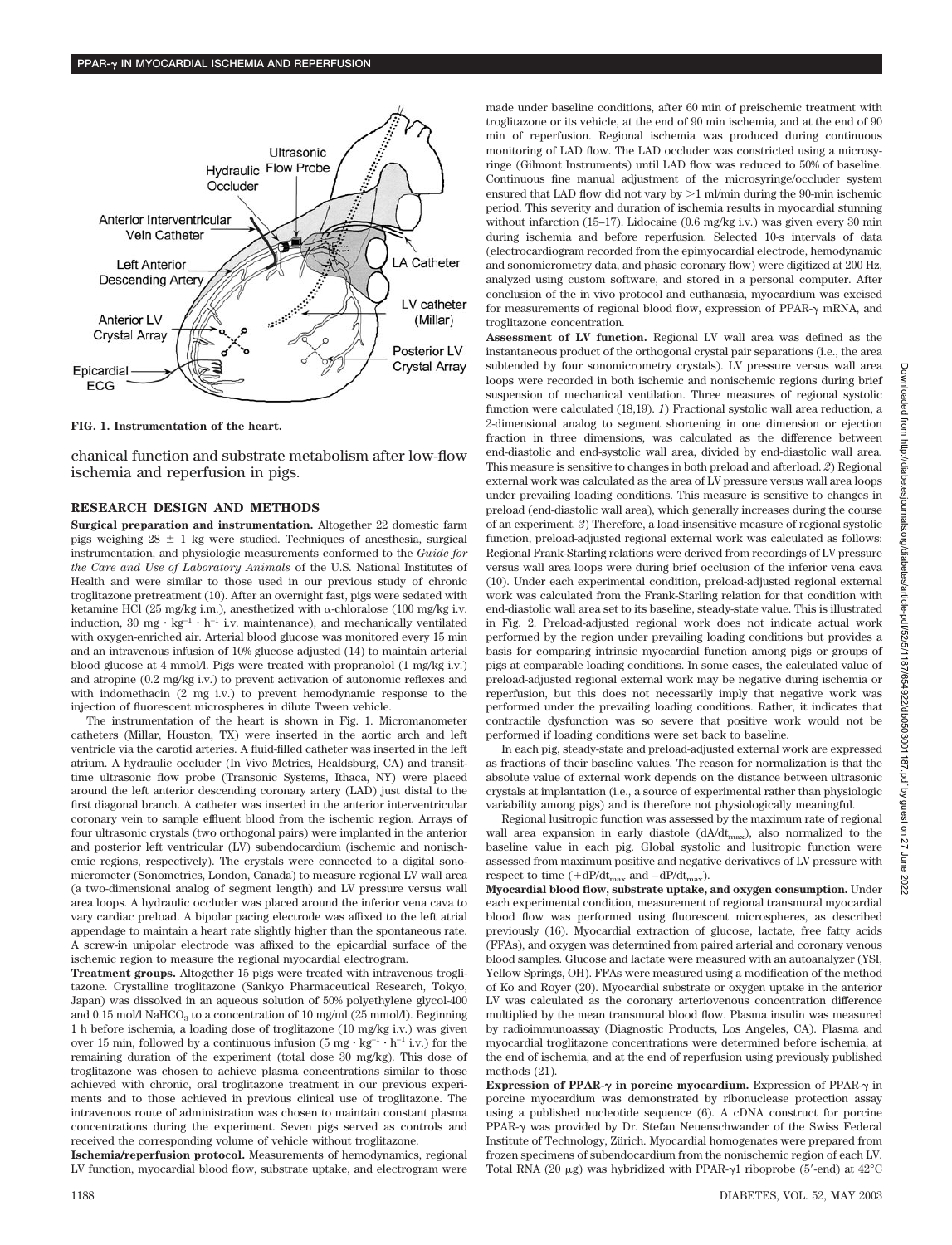

**FIG. 2. Assessment of regional LV function after ischemia and reperfusion.** *A:* **LV pressure versus wall area loops. Bold loops were recorded under steady-state conditions (without occlusion of the vena cava). Fine loops were recorded consecutively during brief occlusion of the inferior vena cava to reduce preload. The area of each loop is a measure of regional external work in that cardiac cycle. End-diastolic wall area is the regional preload.** *B:* **Frank-Starling relations derived from the data in the top panel by plotting the area of each loop against its end-diastolic wall area. In the top panel, loops recorded after reperfusion is shifted rightward and reduced in area, indicating reduced regional external work, compared with loops recorded at baseline. In the bottom panels, Frank-Starling relations are shifted downward and to the right after reperfusion, indicating reduced external work at any given preload. Large filled circles indicate external work under steadystate conditions (without occlusion of the vena cava). Filled squares indicate preload-adjusted external work (see text). Preload-adjusted external work is a construct that allows assessment of regional LV function independent of changes in loading conditions between baseline and reperfusion. It is calculated using the Frank-Starling relation after reperfusion and the preload (end-diastolic wall area) that prevailed at baseline, as indicated by the dashed line.**

overnight. Digestion was carried out using  $1/100$  ribonuclease A+T1. Protected fragment specific corresponding to PPAR- $\gamma$ 1 and PPAR- $\gamma$ 2 isoforms were identified. Expression of PPAR- $\gamma$  was quantified by densitometry and normalized to the expression of a housekeeping gene, GAPDH.

**Statistical analysis.** Data are expressed as the mean  $\pm$  SE. Within groups, changes in a variable from baseline were assessed using one-way ANOVA for repeated measures, followed by Dunnett's procedure. Between groups, comparison of the response of a variable to ischemia and reperfusion was assessed using two-way ANOVA for repeated measures. The incidence of ventricular fibrillation was compared using the Fisher exact test. The significance level was defined as  $P < 0.05$ .

### **RESULTS**

**Expression of PPAR-.** Ribonuclease protection assays demonstrated PPAR- $\gamma$ -specific bands in myocardium from each heart examined. Fig. 3 shows representative results from two hearts. Both isoforms of PPAR- $\gamma$  were expressed, with predominance of PPAR- $\gamma$ 1. Acute treatment with troglitazone did not significantly alter expression of either isoform. Expression of PPAR- $\gamma$ 1 (normalized to GAPDH) was  $0.021 \pm 0.008$  and  $0.048 \pm 0.012$  in vehicle



**FIG. 3. Expression of PPAR-γ mRNA in porcine myocardium. Ribonuclease protection assay of LV myocardium from a pig in the vehicle group (***left lane***) and a pig from the acute troglitazone group (***right lane***). In both cases, protected fragments corresponding to PPAR-1 and PPAR-2 isoforms are observed, with predominant expression of PPAR-1. In pooled group data, there was no significant effect of troglitazone treatment on expression of PPAR-.**

and troglitazone groups, respectively  $(P = 0.10)$ ; expression of PPAR- $\gamma$ 2 was 0.010  $\pm$  0.003 and 0.014  $\pm$  0.005, respectively  $(P = 0.52)$ .

**Ventricular arrhythmia and epimyocardial electrogram.** Ventricular fibrillation occurred in 8 of 15 pigs in the troglitazone group (during ischemia in 1 pig and during reperfusion in 7 pigs). In contrast, ventricular fibrillation occurred in none of seven pigs in the vehicle group  $(P \leq$ 0.05). The unexpected finding of increased arrhythmic death with acute intravenous troglitazone treatment contrasts with findings of our previous studies in which none of 12 pigs pretreated chronically with troglitazone (75 mg  $\cdot$  kg<sup>-1</sup>  $\cdot$  day<sup>-1</sup> orally for 8 weeks) and 3 of 20 untreated pigs suffered ventricular fibrillation during ischemia or reperfusion (Fig. 4).

There were no differences between vehicle and acute troglitazone groups in heart rate or QRS duration measured from epimyocardial electrograms. QT intervals measured in the ischemic zone are shown in Table 1. The QT interval in nonsurvivors of the troglitazone group was shorter than that in the survivors of both groups, both under baseline conditions ( $286 \pm 19$  vs.  $326 \pm 10$  ms;  $P =$ 0.08) and during ischemia  $(279 \pm 19 \text{ vs. } 335 \pm 10 \text{ ms}; P =$ 0.02). These differences persisted when the QT was corrected for heart rate.

**Plasma and myocardial troglitazone concentrations.** Data in this and following sections of the results pertain to pigs that survived the ischemia/reperfusion protocol without ventricular fibrillation ( $n = 7$  each in group). In the troglitazone group, plasma troglitazone concentration averaged 5.3  $\mu$ g/ml (6.4  $\pm$  0.7  $\mu$ g/ml before ischemia, 5.1  $\pm$ 0.4  $\mu$ g/ml at the end of ischemia, and 4.4  $\pm$  0.8  $\mu$ g/ml at the end of reperfusion). In our previous studies of pigs treated chronically with troglitazone (75 mg  $\cdot$  kg<sup>-1</sup>  $\cdot$  day<sup>-1</sup> orally), trough and peak plasma troglitazone concentrations were  $1.6 \pm 0.6$  and  $8.0 \pm 3.0$   $\mu$ g/ml. Thus, plasma troglitazone concentrations achieved with acute, intravenous administration were intermediate between the trough and peak levels obtained with chronic oral administration. Myocar-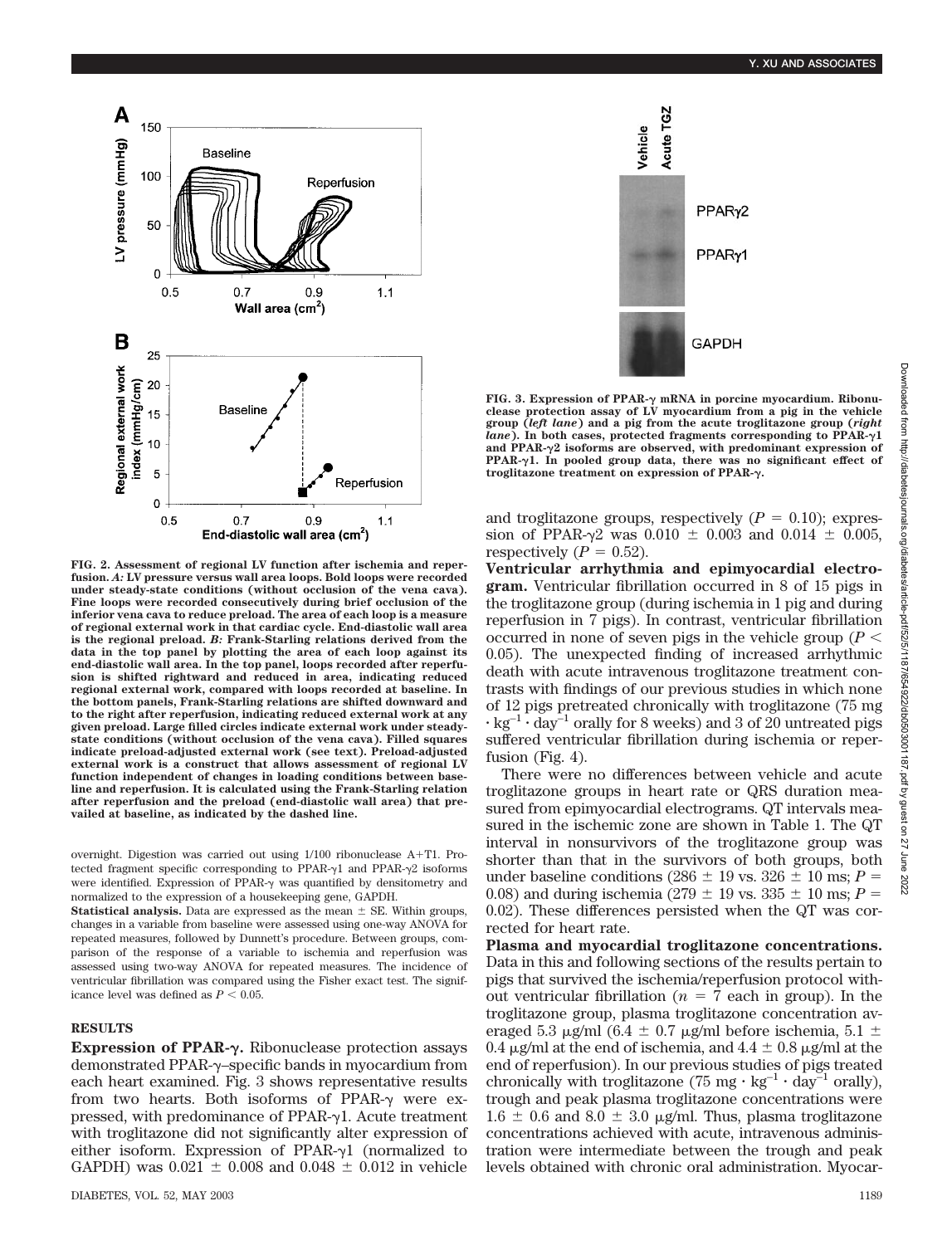

**FIG. 4. Incidence of ventricular fibrillation during ischemia or reperfusion. Data from the present experiments (vehicle and acute troglitazone groups) are compared with historical data using the same experimental model in pigs that were pretreated chronically with troglitazone or received no treatment before ischemia and reperfusion. Compared with all other groups, acute troglitazone treatment resulted in a signi ficant excess of ventricular fibrillation.**

dial troglitazone concentration was  $7.5 \pm 1.2$   $\mu$ g/g wet weight at the conclusion of the ischemia/reperfusion protocol in the present study. This compares with a myocardial troglitazone concentration of  $2.3 \pm 1.1$   $\mu$ g/g wet weight in pigs that received chronic, oral treatment.

**Myocardial blood flow.** There were no signi ficant differences between groups in LAD blood flow (measured by flow probe) or myocardial blood flow (measured by the microsphere method) under any experimental condition (Table 2). Neither acute treatment with troglitazone nor its vehicle had an effect on LAD or myocardial blood flow. During ischemia, the extent of blood flow reduction was similar in both groups and with reperfusion blood flow recovered to a similar degree in both groups.

**Hemodynamics and regional left ventricular function.** There were no significant differences between groups in any measured hemodynamic variable or index of regional LV systolic or diastolic function under any experimental condition (Table 3 and Fig. 5). During preischemic treatment, there were no effects of intravenous troglitazone or its vehicle on any measured variable. During ischemia, there was similarly severe impairment of regional LV systolic function in both groups, paralleled by reductions in measures of regional lusitropic function (dA/dt $_{\rm max}$ ) and global contractile and lusitropic function  $(LV + dP/dt_{max})$  and  $-dP/dt_{max}$ ). With reperfusion, systolic function deteriorated further and to a similar extent in both groups. Compared with baseline, LV pressure versus wall area loops after reperfusion were reduced in size and shifted to the right, while regional Frank Starling relations were shifted downward and to the right (Fig. 2). Regional external work recovered to only  $0.18 \pm 0.06$  times baseline in the vehicle group and to only  $0.16 \pm 0.07$  times baseline in the troglitazone group (Fig. 5). Reperfusion also caused further deterioration in indexes of regional and global lusitropic function (dA/dt<sub>max</sub> and LV – dp/dt<sub>max</sub>, respectively). **Myocardial substrate metabolism.** Table 4 shows metabolic data for each group of pigs. At baseline, the groups were closely balanced. There were no signi ficant differences among groups in plasma insulin concentration,

 $<0.05$  vs. survivors of both vehicle and troglitazone groups;  $\ddagger P < 0.10$ Reperfusion SE. QT interval is corrected by dividing by the square root of the cycle length in seconds. \**P* 0.05 vs. survivors of both vehicle and troglitazone groups; †*P* 0.10 treatment Ischemia Reperfusion NA<br>NA  $\mathbb{N}\mathbb{A}$  $\geq 8$  $\pm 22^*$  N/A  $\pm 41^*$  N/A 8 Vehicle survivors ( $n = 7$ )  $\frac{(n - 7)}{2}$  Troglitazone survivors ( $n = 7$ ) Troglitazone nonsurvivors ( $n = 8$ ) Troglitazone nonsurvivors  $(n)$ Ischemia  $420 \pm 41*$  $279 \pm 22^{\circ}$  $\frac{8}{11}$  $\pm 2$  137  $\pm$  $+19$   $279 +$  $± 34† 420 ±$ 137 Pre-ischemic Pre-ischemic  $428 \pm 34$ †  $288 \pm 19^{+}$ treatment  $\mathcal{L}$  $+1$  $\pm 2$  129  $\pm$  $+19$ <sup>+</sup> 288  $+$  $± 30<sup>+</sup>$  428  $±$ 129  $\begin{array}{c} +2 \\ +19 \end{array}$  $416 \pm 30$ <sup>+</sup> Baseline treatment Ischemia Reperfusion Baseline  $\mathfrak{a}$  $\pm$  3  $127 \pm$  $± 15$  286  $±$  $\pm 25$  416  $\pm$ 127 Reperfusion  $\pm$  25  $313\pm15$  $\infty$  $+1$  $\pm 2$  131  $\pm$  $\pm$  13  $\pm$  $\pm 23$  461  $\pm$  $\overline{31}$ 461  $\mathcal{L}$  $\mathbf{H}$ Data are means  $\pm$  SE. QT interval is corrected by dividing by the square root of the cycle length in seconds.  $*P$ Ischemia  $\begin{array}{c} 128 \pm 2 \\ 333 \pm 13 \end{array}$  $\tilde{a}$  $484 \pm 23$ Troglitazone survivors  $\pm 2$  128  $\pm$  $± 14$  333  $±$  $\pm 15$  484  $\pm$ Pre-ischemic Pre-ischemic  $\begin{array}{c} 128 \pm 2 \\ 323 \pm 14 \end{array}$ treatment  $470 \pm 15$  $\pm 2$  128  $\pm$  $15$  323  $\pm$  $\pm 17$   $\pm 12$ Baseline  $330 \pm 15$  $474 \pm 17$ treatment Ischemia Reperfusion Baseline  $\mathfrak{a}$  $+1$  $\pm$  3  $124$  $\pm$  14 330  $\pm$  $\pm$  17 474  $\pm$ 124 Reperfusion  $\pm$  17  $14$ က  $+1$  +1  $\pm 2$  128  $\pm$  $\pm 12$  335  $\pm$  $\pm$  17 487  $\pm$ 28 335 487  $\epsilon$  $\begin{array}{c} 2 \overline{1} \\ 1 \overline{1} \\ 1 \end{array}$  $\parallel$ Ischemia  $489 \pm 17$ Vehicle survivors (n  $\pm 2$  126  $\pm$  $\pm$  13  $\pm$  $\pm 17$   $\pm 189$ vs. survivors of both vehicle and troglitazone groups. vs. survivors of both vehicle and troglitazone groups. 126 338 Pre-ischemic Pre-ischemic treatment  $+13$  $470 \pm 17$  $\infty$  $+1$  $-126 +$  $\pm 14$  325  $\pm$  $18$  470  $\pm$ 126 325  $\begin{array}{c} 125 \pm 2 \\ 321 \pm 14 \end{array}$ Baseline  $464 \pm 18$  $^{1}$ ) 125  $\pm$ QT interval (ms)  $321 \pm$ interval (ms)  $464 \pm$  $(\text{min}^{-1})$ <br>  $2T$  interval (ms) Data are means  $\pm$ interval (ms) Corrected QT Corrected  $QT$ QT interval QT interval Heart rate Heart rate **TABLE 1** TABLE 1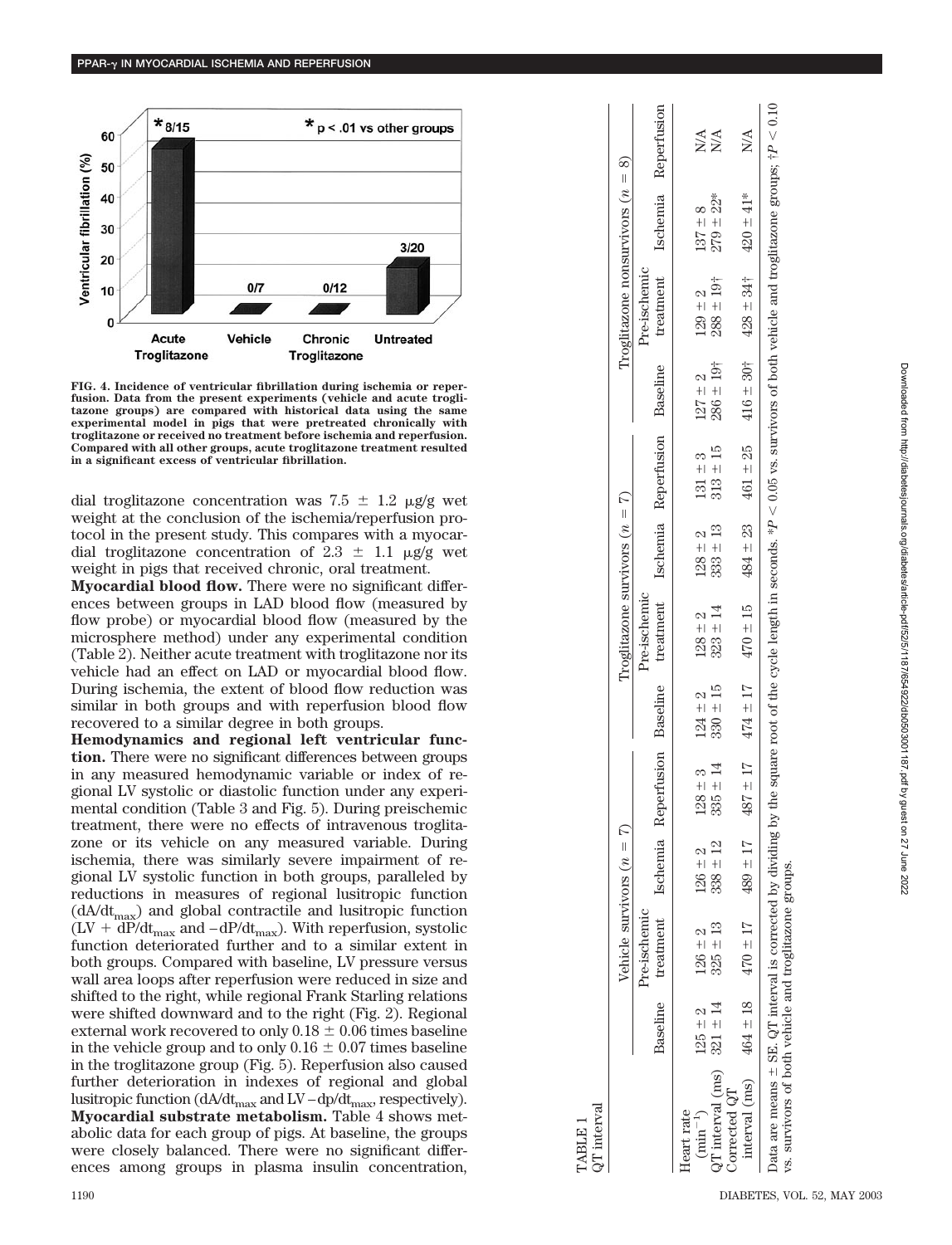|  |  |  |  | LAD Flow and regional myocardial blood flow |  |  |
|--|--|--|--|---------------------------------------------|--|--|
|--|--|--|--|---------------------------------------------|--|--|

|                                                                | Vehicle           | Troglitazone      |
|----------------------------------------------------------------|-------------------|-------------------|
| LAD flow $(ml/min)$                                            |                   |                   |
| <b>Baseline</b>                                                | $22 \pm 2$        | $23 \pm 2$        |
| Preischemic treatment                                          | $23 \pm 1$        | $25 \pm 3$        |
| <b>Ischemia</b>                                                | $12 \pm 1*$       | $13 \pm 1*$       |
| Reperfusion                                                    | $23 \pm 5$        | $19 \pm 2$        |
| Anterior LV (ischemic region)<br>subendocardial blood          |                   |                   |
| flow $(ml \cdot g^{-1} \cdot min^{-1})$                        |                   |                   |
| Baseline                                                       | $1.01 \pm 0.10$   | $1.09 \pm 0.15$   |
| Preischemic treatment                                          | $0.96 \pm 0.03$   | $1.17 \pm 0.20$   |
| <b>Ischemia</b>                                                | $0.23 \pm 0.05^*$ | $0.23 \pm 0.05^*$ |
| Reperfusion                                                    | $0.81 \pm 0.19$   | $0.71 \pm 0.07*$  |
| Anterior LV (ischemic region)                                  |                   |                   |
| mean transmural blood                                          |                   |                   |
| flow $(ml \cdot g^{-1} \cdot min^{-1})$                        |                   |                   |
| <b>Baseline</b>                                                | $1.09 \pm 0.08$   | $1.11 \pm 0.11$   |
| Preischemic treatment                                          | $1.11 \pm 0.06$   | $1.15 \pm 0.14$   |
| <b>Ischemia</b>                                                | $0.43 \pm 0.03*$  | $0.43 \pm 0.04*$  |
| Reperfusion                                                    | $0.82 \pm 0.13*$  | $0.79 \pm 0.05^*$ |
| Posterior LV (non-ischemic                                     |                   |                   |
| region) mean transmural<br>blood flow $(ml \cdot g^{-1} \cdot$ |                   |                   |
| $\min^{-1}$                                                    |                   |                   |
| <b>Baseline</b>                                                | $1.35 \pm 0.11$   | $1.37 \pm 0.22$   |
| Preischemic treatment                                          | $1.27 \pm 0.10$   | $1.44 \pm 0.21$   |
| <b>Ischemia</b>                                                | $1.15 \pm 0.13$   | $1.43 \pm 0.26$   |
| Reperfusion                                                    | $1.19 \pm 0.15$   | $1.28 \pm 0.21$   |

Data are means  $\pm$  SE.  $n = 7$  in each group.  $P < 0.05$  vs. baseline in same group; there were no significant differences between groups.

arterial substrate concentrations, myocardial substrate uptake, or oxygen consumption. Acute treatment with troglitazone or its vehicle produced no discernible effects on circulating insulin or substrate concentrations, myocardial substrate uptake, or oxygen consumption. As expected, ischemia decreased myocardial oxygen consumption and increased transmyocardial glucose extraction and lactate release, again without differences between groups. With reperfusion, myocardial lactate uptake and the ratio of lactate uptake to glucose uptake remained significantly depressed compared with baseline. These findings indicate a persistent impairment of carbohydrate oxidation despite restoration of oxygen delivery, one of the metabolic signatures of reperfused myocardium (22). Notably, our previous studies showed that chronic troglitazone pretreatment corrected this abnormality of substrate utilization after reperfusion (10), but there was no evidence of a similar effect of acute troglitazone treatment in the present study.

## **DISCUSSION**

This study shows that acute treatment with the thiazolidinedione compound, troglitazone, does not preserve contractile function or energy metabolism during myocardial ischemia and reperfusion and, in fact, markedly increases the likelihood of ventricular fibrillation in an anesthetized porcine model. These results are in direct contrast to the beneficial effects on contractile function and energy metabolism and the absence of pro-arrhythmic effects observed after chronic pretreatment with troglitazone in the same model (10). The present findings also contrast with protective effects of either acute or chronic rosiglitazone treatment in myocardial ischemia/reperfusion in rats. (12,13) What mechanism(s) underlie the disparate findings of these studies?

Neither the absence of protective effects nor the increased risk of ventricular fibrillation with acute troglitazone treatment is explained by plasma or myocardial troglitazone concentrations of the drug, since these were similar to concentrations achieved in our previous experiments with chronic troglitazone treatment. It is important to note that myocardial troglitazone concentration in the present experiments (mean  $7.5 \mu g/g$ ) was measured immediately after intravenous treatment, while myocardial troglitazone concentration in experiments with chronic oral treatment (mean  $2.3 \mu g/g$ ) was a trough level measured at the end of a 24-h dosing interval. Considering that we measured a fivefold difference between peak and trough plasma concentrations with chronic oral treatment and that distribution of troglitazone between plasma and myocardium is rapid and complete (23), it is likely that peak myocardial troglitazone concentration during chronic treatment was similar to the level in the present experiments.

While plasma and tissue concentrations of troglitazone do not explain the disparate effects of acute and chronic treatment, duration of exposure may be a pivotal factor. The demonstration of PPAR- $\gamma$  expression in porcine myocardium fulfills a necessary condition for the specific action of a PPAR- $\gamma$  activator to alter expression of PPAR-–responsive genes. Evidence of transcriptional effects of chronic troglitazone treatment include our finding of increased content of glucose transport proteins in myocardium of treated pigs (24). Transcriptional regulation of genes that are protective in myocardial ischemia and reperfusion may explain the benefit of chronic pretreatment with troglitazone. In contrast, acute treatment may not afford sufficient time to achieve protective transcriptional effects of PPAR- $\gamma$  activation. On the other hand, proarrhythmic effects of troglitazone in myocardial ischemia/reperfusion were observed after acute administration of the drug but not after chronic pretreatment, as discussed below.

The present studies are the first report of proarrhythmic effects of thiazolidinedione compounds. While this is a sentinel observation in vivo, it may not be surprising given electrophysiologic effects of these compounds that have been demonstrated in vitro. Similar to ligands of other nuclear receptors, such as steroid hormones (25), thiazolidinediones may exert immediate, nontranscriptional effects at the plasma membrane. In vascular smooth muscle and other excitable cells, immediate inhibition of several ion channels has been demonstrated in response to exposure to thiazolidinediones in general and troglitazone in particular, at concentrations similar to those measured in the myocardium in the present experiments. Inhibition of voltage-gated calcium and potassium channels, calciumactivated potassium channels, and ATP-sensitive potassium channels has been demonstrated (7–9,26–28). Although analogous electrophysiologic studies have not been performed in cardiac myocytes, effects on one or more of these ion channels may have contributed to the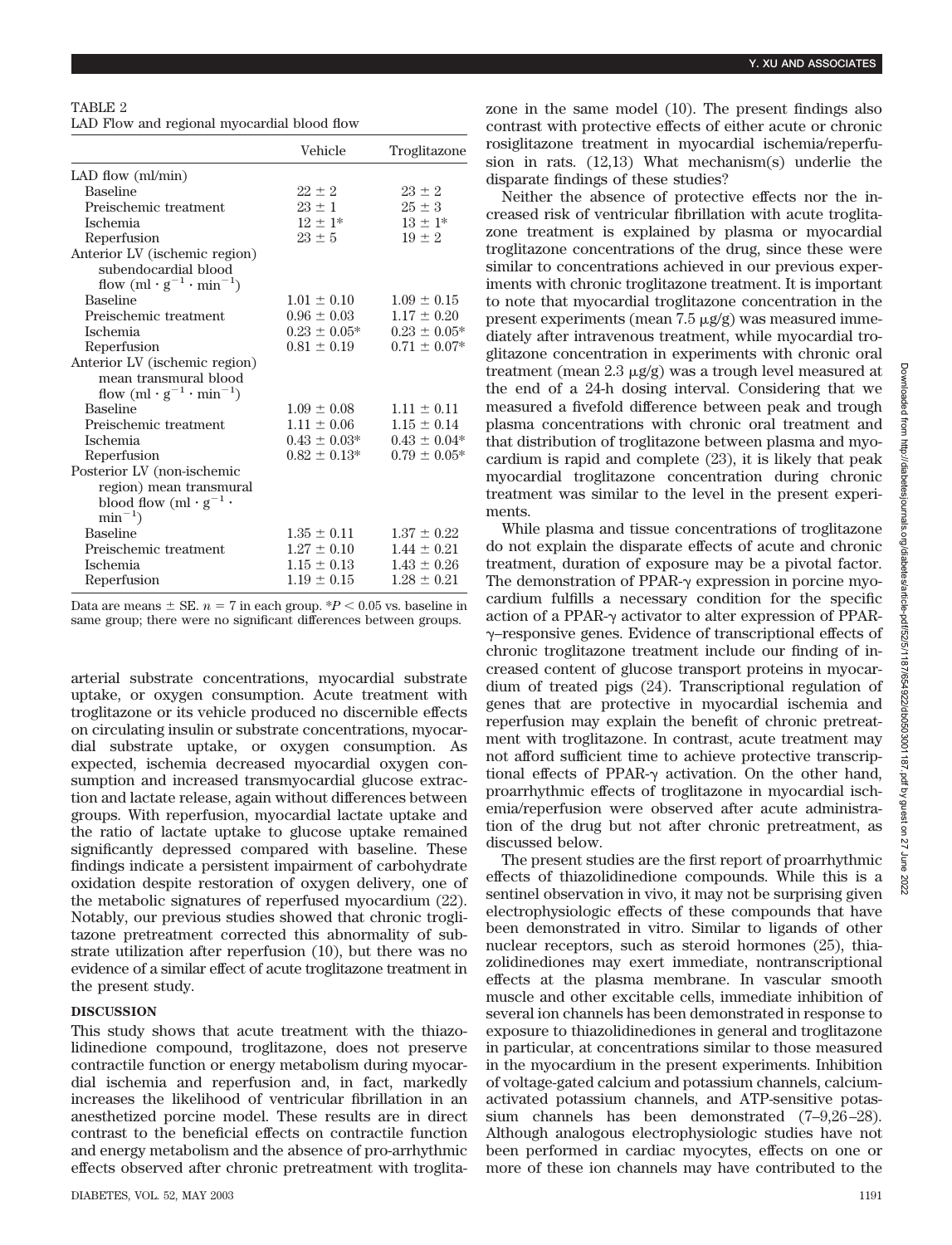| Troglitazone<br>$1,463 + 150$<br>$\begin{array}{c} 48 + 4 \\ 6 + 2 \\ 102 \end{array}$<br>ಣ<br>$\frac{1}{1}$<br>$+1$<br>$+1$<br>ro<br>125<br>102<br>$-1,979$<br>$1,762 \pm 176$<br>$-2,200 = 92$<br>Vehicle<br>$125 \pm 2$<br>89 ± 4<br>$\frac{1}{6}$<br>$104 \pm$<br>$+$<br>Mean left atrial pressure (mmHg)<br>Mean aortic pressure (mmHg)<br>$LV$ systolic pressure ( $mmHg$ )<br>LV end diastolic pressure<br>$LV + dP/dt_{\text{max}}$ (mmHg/s)<br>$LV-dP/dt_{\text{max}}$ ( $\text{mmHg/s}$ )<br>fraction of baseline<br>Systemic hemodynamics<br>Heart rate $(\min^{-1})$<br>(mmHg) | $\sim$ $\sim$<br>$\begin{array}{c} 24 & 24 & 24 \\ 24 & 24 & 24 \\ 24 & 24 & 24 \\ 24 & 24 & 24 \\ 24 & 24 & 24 \\ 25 & 24 & 24 \\ 26 & 24 & 24 \\ 27 & 24 & 24 \\ 28 & 24 & 24 \\ 29 & 24 & 24 \\ 20 & 24 & 24 \\ 20 & 24 & 24 \\ 20 & 24 & 24 \\ 20 & 24 & 24 \\ 20 & 24 & 24 \\ 20 & 24 & 24 \\ 20 & 24 & 24 \\ 20 & 24 & $<br>Vehicle<br>$+1$<br>$126 \pm$<br>78<br>102<br>$\dot{\circ}$ | Troglitazone                                          | Vehicle                | Troglitazone                                   | Vehicle                                            | Troglitazone                       |
|--------------------------------------------------------------------------------------------------------------------------------------------------------------------------------------------------------------------------------------------------------------------------------------------------------------------------------------------------------------------------------------------------------------------------------------------------------------------------------------------------------------------------------------------------------------------------------------------|----------------------------------------------------------------------------------------------------------------------------------------------------------------------------------------------------------------------------------------------------------------------------------------------------------------------------------------------------------------------------------------------|-------------------------------------------------------|------------------------|------------------------------------------------|----------------------------------------------------|------------------------------------|
|                                                                                                                                                                                                                                                                                                                                                                                                                                                                                                                                                                                            |                                                                                                                                                                                                                                                                                                                                                                                              |                                                       |                        |                                                |                                                    |                                    |
|                                                                                                                                                                                                                                                                                                                                                                                                                                                                                                                                                                                            |                                                                                                                                                                                                                                                                                                                                                                                              |                                                       |                        |                                                |                                                    |                                    |
|                                                                                                                                                                                                                                                                                                                                                                                                                                                                                                                                                                                            |                                                                                                                                                                                                                                                                                                                                                                                              | N<br>$128 \pm$                                        | $126 \pm$              | $128 +$                                        | S<br>$128 +$                                       | 2<br>$131 \pm$                     |
|                                                                                                                                                                                                                                                                                                                                                                                                                                                                                                                                                                                            |                                                                                                                                                                                                                                                                                                                                                                                              | 4<br>$+1$<br>$\frac{1}{2}$                            | U ro<br>$\pm$ 87       | $+89$                                          | $\circ$ $\overline{\phantom{0}}$<br>$\overline{8}$ | $74 \pm 5*$                        |
|                                                                                                                                                                                                                                                                                                                                                                                                                                                                                                                                                                                            |                                                                                                                                                                                                                                                                                                                                                                                              | $\omega$ ro<br>$\qquad \qquad + \,$<br>$\overline{z}$ | $+1$<br>LО             | $\omega$ to $\omega$ $\sim$<br>$+1$<br>$\circ$ | $6 + 6$<br>$6 + 1$<br>$6 - 6$                      | $+1$                               |
|                                                                                                                                                                                                                                                                                                                                                                                                                                                                                                                                                                                            |                                                                                                                                                                                                                                                                                                                                                                                              | $104 \pm$                                             | $93 +$                 | $+80$                                          | సే<br>$\pm$ 00                                     | ő<br>$-566$                        |
|                                                                                                                                                                                                                                                                                                                                                                                                                                                                                                                                                                                            | $\ddot{+}$<br>LO.                                                                                                                                                                                                                                                                                                                                                                            | 2<br>$\ddot{+}$<br>$\infty$                           | $\ddot{+}$<br>$\infty$ | $13 \pm 3^*$                                   | 21<br>$\frac{+}{0}$                                | 21<br>$\frac{+}{2}$                |
|                                                                                                                                                                                                                                                                                                                                                                                                                                                                                                                                                                                            | $1,636 = 134$                                                                                                                                                                                                                                                                                                                                                                                | 153<br>$1,389 =$                                      | $1,210 = 55*$          | $1,169 \pm 129$ *                              | $1,117 = 70*$                                      | $925 \pm 85*$                      |
|                                                                                                                                                                                                                                                                                                                                                                                                                                                                                                                                                                                            | $0.95 = 0.03$                                                                                                                                                                                                                                                                                                                                                                                | 0.03<br>$0.94 +$                                      | $0.72 \pm 0.06$ *      | $0.80 + 0.03*$                                 | $0.65 \pm 0.04*$                                   | $0.65 \pm 0.05*$                   |
|                                                                                                                                                                                                                                                                                                                                                                                                                                                                                                                                                                                            | $2,086 \pm 157$<br>215                                                                                                                                                                                                                                                                                                                                                                       | 168<br>$-1,966 +$                                     | $1,460 = 82*$          | $-1,469 \pm 118$ <sup>*</sup>                  | $-1,256 = 77*$                                     | $1,208 \pm 130*$<br>$\overline{1}$ |
| fraction of baseline                                                                                                                                                                                                                                                                                                                                                                                                                                                                                                                                                                       | $\pm 0.06$<br>0.95                                                                                                                                                                                                                                                                                                                                                                           | 0.04<br>$1.02 +$                                      | $0.67 \pm 0.04*$       | $0.78 \pm 0.07$ *                              | $0.04*$<br>$\overline{+}$<br>0.58                  | $0.65 \pm 0.08$ *                  |
| Regional LV function                                                                                                                                                                                                                                                                                                                                                                                                                                                                                                                                                                       |                                                                                                                                                                                                                                                                                                                                                                                              |                                                       |                        |                                                |                                                    |                                    |
| Regional systolic function                                                                                                                                                                                                                                                                                                                                                                                                                                                                                                                                                                 |                                                                                                                                                                                                                                                                                                                                                                                              |                                                       |                        |                                                |                                                    |                                    |
| Fractional systolic wall area                                                                                                                                                                                                                                                                                                                                                                                                                                                                                                                                                              |                                                                                                                                                                                                                                                                                                                                                                                              |                                                       |                        |                                                |                                                    |                                    |
| $0.27 \pm 0.03$<br>$0.28 \pm 0.04$<br>reduction                                                                                                                                                                                                                                                                                                                                                                                                                                                                                                                                            | $\pm 0.04$<br>0.28                                                                                                                                                                                                                                                                                                                                                                           | $0.27 \pm 0.04$                                       | $0.03 \pm 0.02$ *      | $0.01 \pm 0.02$ *                              | $10.02*$<br>0.02                                   | $+0.01*$<br>0.01                   |
| External work (fraction of                                                                                                                                                                                                                                                                                                                                                                                                                                                                                                                                                                 |                                                                                                                                                                                                                                                                                                                                                                                              |                                                       |                        |                                                |                                                    |                                    |
| baseline)                                                                                                                                                                                                                                                                                                                                                                                                                                                                                                                                                                                  | $0.98 \pm 0.07$                                                                                                                                                                                                                                                                                                                                                                              | $1.06 \pm 0.07$                                       | $0.32 \pm 0.04*$       | $0.32 \pm 0.07*$                               | $0.18 \pm 0.06$ <sup>*</sup>                       | $0.16 \pm 0.07*$                   |
| Preload-adjusted external work                                                                                                                                                                                                                                                                                                                                                                                                                                                                                                                                                             |                                                                                                                                                                                                                                                                                                                                                                                              |                                                       |                        |                                                |                                                    |                                    |
| (fraction of baseline)                                                                                                                                                                                                                                                                                                                                                                                                                                                                                                                                                                     | $0.98 \pm 0.08$                                                                                                                                                                                                                                                                                                                                                                              | $0.92 \pm 0.08$                                       | $0.08 \pm 0.11*$       | $-0.06 \pm 0.15$ *                             | $-0.01 \pm 0.13$ <sup>*</sup>                      | $-0.27 \pm 0.17$ <sup>*</sup>      |
| Regional diastolic function                                                                                                                                                                                                                                                                                                                                                                                                                                                                                                                                                                |                                                                                                                                                                                                                                                                                                                                                                                              |                                                       |                        |                                                |                                                    |                                    |
| Maximum dA/dt (fraction of                                                                                                                                                                                                                                                                                                                                                                                                                                                                                                                                                                 |                                                                                                                                                                                                                                                                                                                                                                                              |                                                       |                        |                                                |                                                    |                                    |
| baseline)                                                                                                                                                                                                                                                                                                                                                                                                                                                                                                                                                                                  | $1.07 \pm 0.08$                                                                                                                                                                                                                                                                                                                                                                              | $1.10 \pm 0.08$                                       | $0.84 \pm 0.07*$       | $0.70 \pm 0.11*$                               | $0.64 \pm 0.07*$                                   | $0.51 \pm 0.08$ *                  |

# TABLE 3<br>Systemic hemodynamics and regional LV function Systemic hemodynamics and regional LV function TABLE 3

region of left ventricle. *n* 7 in each group; \**P* V  $< 0.05$  vs. baseline in same group; there were no signi ficant differences between groups. External work is measured at the prevailing regional preload (end-diastolic wall area) under each condition. Preload-adjusted regional external work is a construct to assess intrinsic cardiac function independent of prevailing loading conditions. In each pig under each experimental condition, preload-adjusted regional external work is determined from the regional Frank-Starling relation for that condition and regional preload that prevailed under baseline conditions.

Downloaded from http://diabetesjournals.org/diabetes/article-pdf/52/5/1187/654922/db0503001187.pdf by guest on 27 June 2022

Downloaded from http://diabetesjournals.org/diabetes/article-pdf/52/5/1187/654922/db0503001187.pdf by guest on 27 June 2022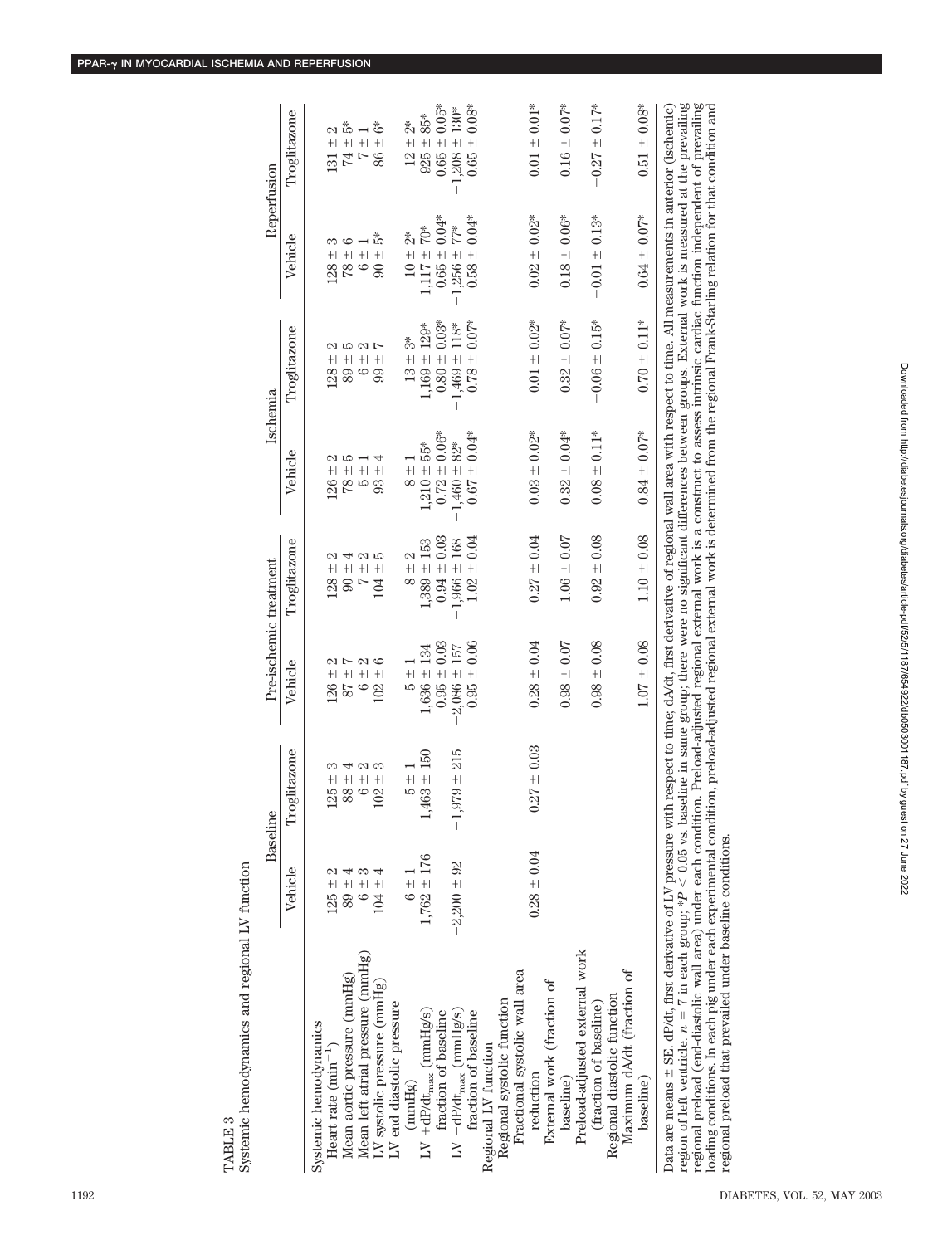

**FIG. 5. Regional external work after ischemia and reperfusion. Data are shown for the pigs that survived the protocol** of 90 min regional ischemia and 90 min reperfusion  $(n = 7$  in each group, mean  $\pm$  SE). There was significant reduction of **external work during ischemia and reperfusion, but no significant differences in the responses of the two groups.**

proarrhythmic effects of acute troglitazone treatment in the present study. In contrast, we observed no proarrhythmic effects in ischemia/reperfusion after chronic pretreatment with troglitazone. This dichotomy is unexplained; however, precedent exists for compensatory upregulation of ion channels in response to chronic exposure to inhibitory ligands (29,30).

The pro-arrhythmic response to acute troglitazone treatment was an unexpected finding of the present investigation, therefore limited electrophysiologic data were collected. Nonetheless, we observed that pigs that died of ventricular fibrillation had a shorter QT interval at baseline and during ischemia than pigs that survived ischemia and reperfusion. Dynamic shortening of the QT interval occurs clinically with hypercalcemia, tachycardia, catecholamines, or acetycholine but is not associated with increased arrhythmic risk under these circumstances. However, a persistent abnormal shortening of the QT interval has been associated with arrhythmia and sudden death in otherwise healthy subjects; the mechanism underlying this association is undefined (31). It is also possible that pigs with a shorter QT interval at baseline may have greater potential for transmural QT dispersion during ischemia and reperfusion, thereby increasing susceptibility to develop ventricular arrhythmias. However, the epimyocardial electrogram may have been insensitive to detect potential alterations in ion channel conductances, particularly if the

# TABLE 4

Regional LV substrate metabolism

electrophysiologic effects of troglitazone were localized to the more ischemic subendocardium. More detailed cellular and in vivo electrophysiologic studies will be necessary to determine the mechanism of proarrhythmia with acute troglitazone treatment and to confirm the possible association with shorter QT intervals.

Are the observations of the present study relevant to the inical use of thiazolidined iones? Although the dose of clinical use of thiazolidinediones? Although the do troglitazone used in the present study  $(30 \text{ mg/kg})$  is than the maximum daily dose of troglitazone that approved for clinical use (600 mg/day or  $\sim$  5–10 m the plasma concentration of troglitazone in the present study (averaging  $5.3 \mu g/ml$ ) is similar to peak plasma concentrations in human subjects after an oral dose of 600 mg (averaging  $2.8 \mu\text{g/ml}$ ) (32). It remains to be determined whether the risk of arrhythmia in an individual subject bears a direct relation to plasma or myocardial conc tion of troglitazone.

Although troglitazone is no longer in clinical use, the proarrhythmic effects observed in this study, in co. tion with evidence from in vitro electrophysiologic studies  $(7-9,26-28)$ , raise the possibility that other thiazol diones may be proarrhythmic at clinically relevant plasma concentrations. If an increased risk of arrhythmia exists only if an ischemic event occurs during the initial period of treatment with a thiazolidinedione drug, it would not be treatment with a thiazolidinedione drug, it would surprising that clinical databases have failed to identify

| to the  |
|---------|
| ose of  |
| higher  |
| at was  |
| ng/kg)  |
| resent  |
| olasma  |
| of 600  |
| mined   |
| subject |
| entra   |
| se, the |
|         |
|         |
| njunc   |
| studies |
| lidine  |
| blasma  |
| exists  |
| riod of |
| not be  |
| dentify |

|                                                                                                | <b>Baseline</b> |                      | Pre-ischemic<br>treatment |                      | <b>Ischemia</b>   |                    | Reperfusion      |                  |
|------------------------------------------------------------------------------------------------|-----------------|----------------------|---------------------------|----------------------|-------------------|--------------------|------------------|------------------|
|                                                                                                |                 | Vehicle Troglitazone |                           | Vehicle Troglitazone | Vehicle           | Troglitazone       | Vehicle          | Troglitazone     |
| Plasma insulin $(\mu U/ml)$<br>Arterial substrate concentration<br>$(\mu \text{mol/ml blood})$ | $3 \pm 1$       | $2 \pm 1$            | $4 \pm 1$                 | $4 \pm 1$            | $6 \pm 1$         | $3 \pm 1$          | $8 \pm 1*$       | $5 \pm 2$        |
| Glucose                                                                                        | $4.4 \pm 0.4$   | $4.2 \pm 0.1$        | $4.2 \pm 0.1$             | $4.3 \pm 0.1$        | $3.9 \pm 0.1$     | $4.0 \pm 0.2$      | $3.9 \pm 0.1$    | $4.1 \pm 0.2$    |
| Lactate                                                                                        | $0.9 \pm 0.1$   | $1.0 \pm 0.2$        | $0.9 \pm 0.1$             | $1.1 \pm 0.1$        | $1.0 \pm 0.1$     | $0.9 \pm 0.1$      | $1.0 \pm 0.1$    | $1.0 \pm 0.1$    |
| <b>FFAs</b>                                                                                    | $0.3 \pm 0.0$   | $0.3 \pm 0.0$        | $0.2 \pm 0.0$             | $0.3 \pm 0.0$        | $0.3 \pm 0.0$     | $0.3 \pm 0.0$      | $0.2 \pm 0.0$    | $0.3 \pm 0.0$    |
| Myocardial substrate uptake<br>$(\mu \text{mol} \cdot \text{g}^{-1} \cdot \text{min}^{-1})$    |                 |                      |                           |                      |                   |                    |                  |                  |
| Glucose                                                                                        | $0.22 \pm 0.16$ | $0.20 \pm 0.04$      | $0.24 \pm 0.09$           | $0.33 \pm 0.07$      | $0.32 \pm 0.04$   | $0.21 \pm 0.03$    | $0.23 \pm 0.04$  | $0.24 \pm 0.07$  |
| Lactate                                                                                        | $0.57 \pm 0.07$ | $0.62 \pm 0.13$      | $0.57 \pm 0.06$           | $0.66 \pm 0.15$      | $-0.08 \pm 0.03*$ | $-0.07 \pm 0.05^*$ | $0.19 \pm 0.04*$ | $0.17 \pm 0.04*$ |
| <b>FFAs</b>                                                                                    | $0.03 \pm 0.02$ | $0.01 \pm .03$       | $0.05 \pm 0.03$           | $0.01 \pm 0.02$      | $0.02 \pm 0.02$   | $0.03 \pm 0.01$    | $0.03 \pm 0.03$  | $0.03 \pm 0.01$  |
| Myocardial oxygen consumption<br>$(\mu \text{mol} \cdot \text{g}^{-1} \cdot \text{min}^{-1})$  | $4.3 \pm 0.5$   | $4.3 \pm 0.6$        | $4.6 \pm 0.2$             | $4.6 \pm 0.5$        | $1.8 \pm 0.1*$    | $1.6 \pm 0.2^*$    | $1.8 \pm 0.2^*$  | $1.8 \pm 0.4*$   |

\*Data are means  $\pm$  SE. All measurements made in anterior (ischemic) region of left ventricle.  $n = 7$  in each group. \* $P < 0.05$  vs. baseline in same group. There were no significant differences between groups.